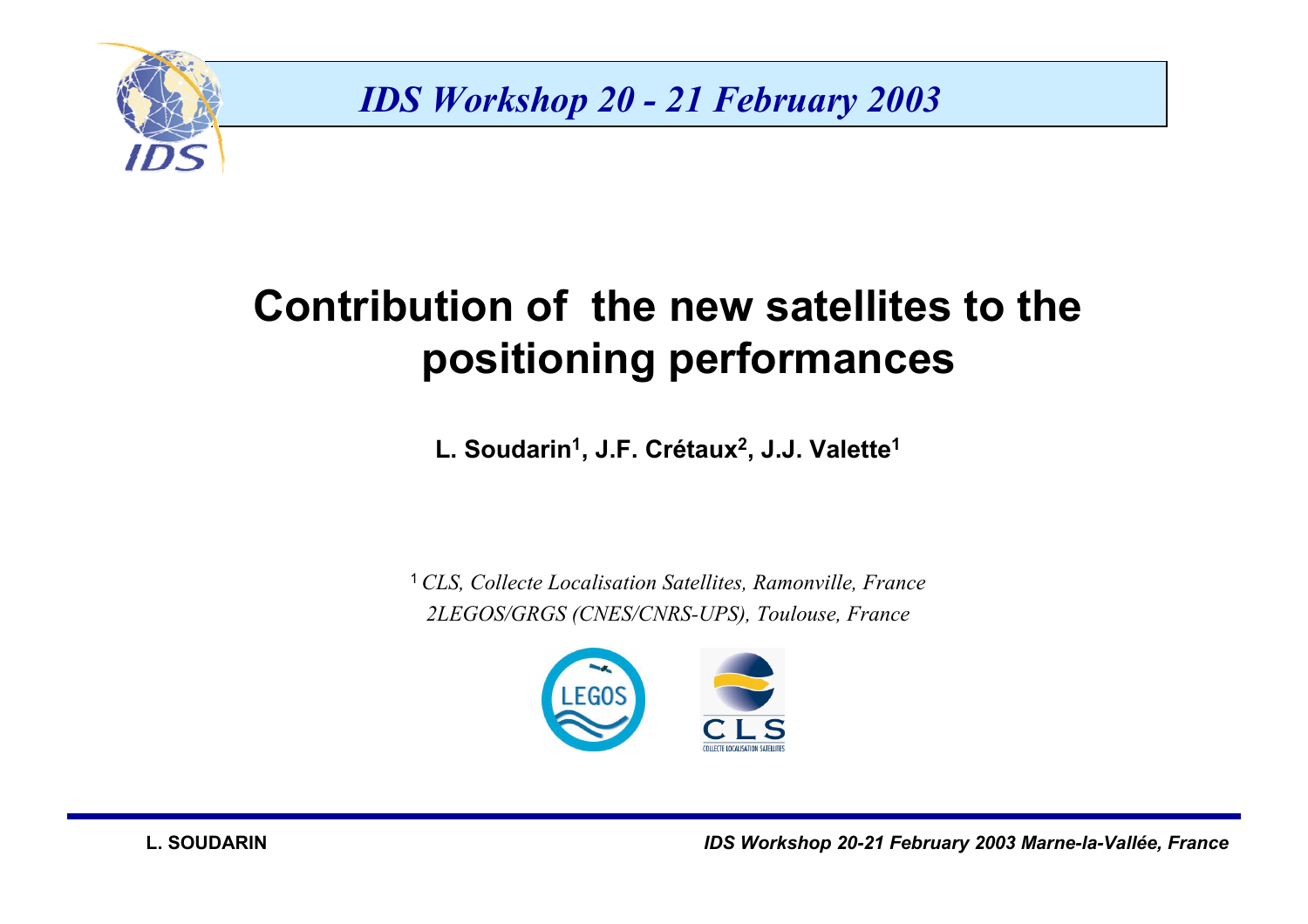## **Question**

Until end-2001: 3 DORIS-equipped satellites

best positioning performances with the 3 instruments: • station coordinates: 1 to 1.5 cm monthly repeatability  $\bullet$ EOP: 1 to 1.5 mas compared to IERS series

From mid-2002: 3 new instruments are flying

- •dual-channel
- •better OUS
- •instrumental noise reduced

#### **Are the positioning performances improved?**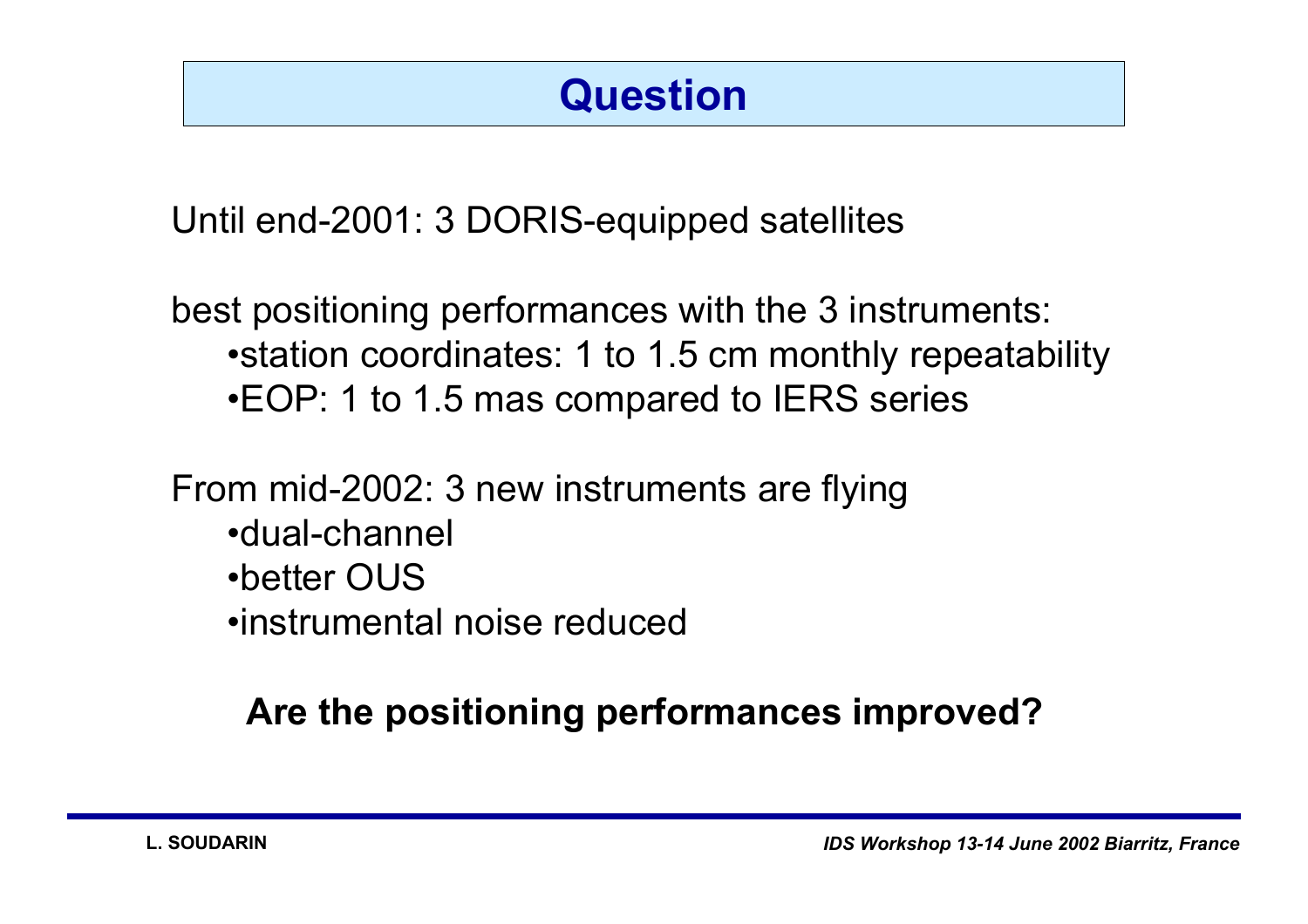## **DORIS-equiped satellites**

| <b>Satellite</b> | Launch date | <b>Altitude</b><br>(km) | Incl.<br>$(\text{deg})$ | <b>Mission end</b> |
|------------------|-------------|-------------------------|-------------------------|--------------------|
| SPOT-5           | 04 May 2002 | 800                     | 98.7                    |                    |
| <b>ENVISAT</b>   | 01 Apr 2002 | 790                     | 98.6                    |                    |
| <b>JASON-1</b>   | 07 Dec 2001 | 1320                    | 66                      |                    |
| SPOT-4           | 24 Mar 1998 | 800                     | 98.7                    |                    |
| SPOT-3           | 26 Sep 1993 | 800                     | 98.7                    | 09 Nov 1996        |
| <b>TOPEX</b>     | 10 Aug 1992 | 1320                    | 66                      |                    |
| SPOT-2           | 22 Jan 1990 | 800                     | 98.7                    |                    |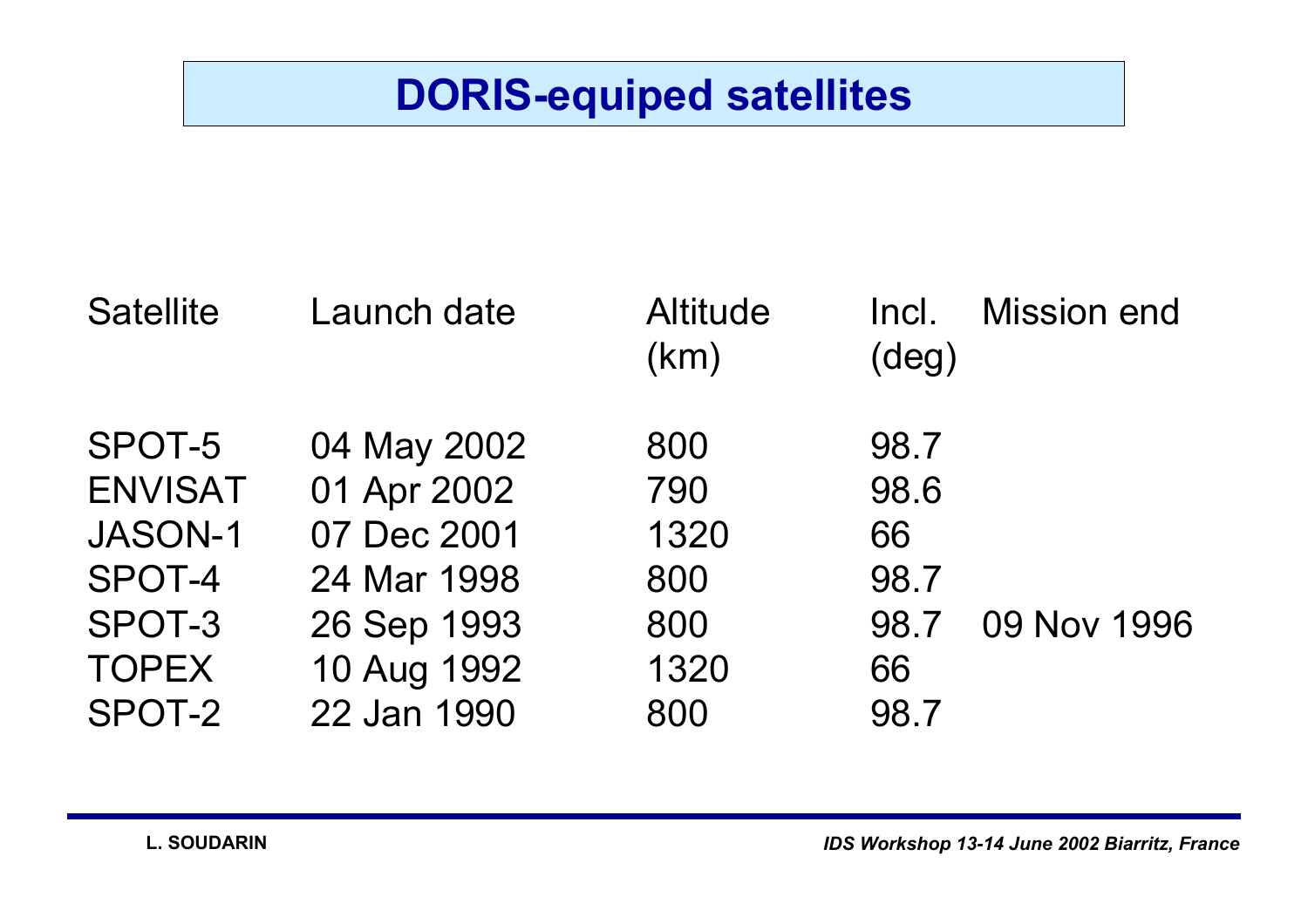## **Analysed Data 1/2**

Processing (GINS software)

- •4 months: July-October 2002 (17 weeks, 123 days)
- **each satellite processed independently**
- •1-day arcs (w/o common parameters)
- same dynamical parameters for Spot-n and Envisat; for Topex and Jason

#### Combinations (DYNAMO software)

- •unweighted
- •global, monthly, weekly (daily)

Estimated parameters:

• monthly solutions: PX, PY (unconstrained), positions (1 meter)

ïweekly and daily solutions: positions (no rotation in longitude)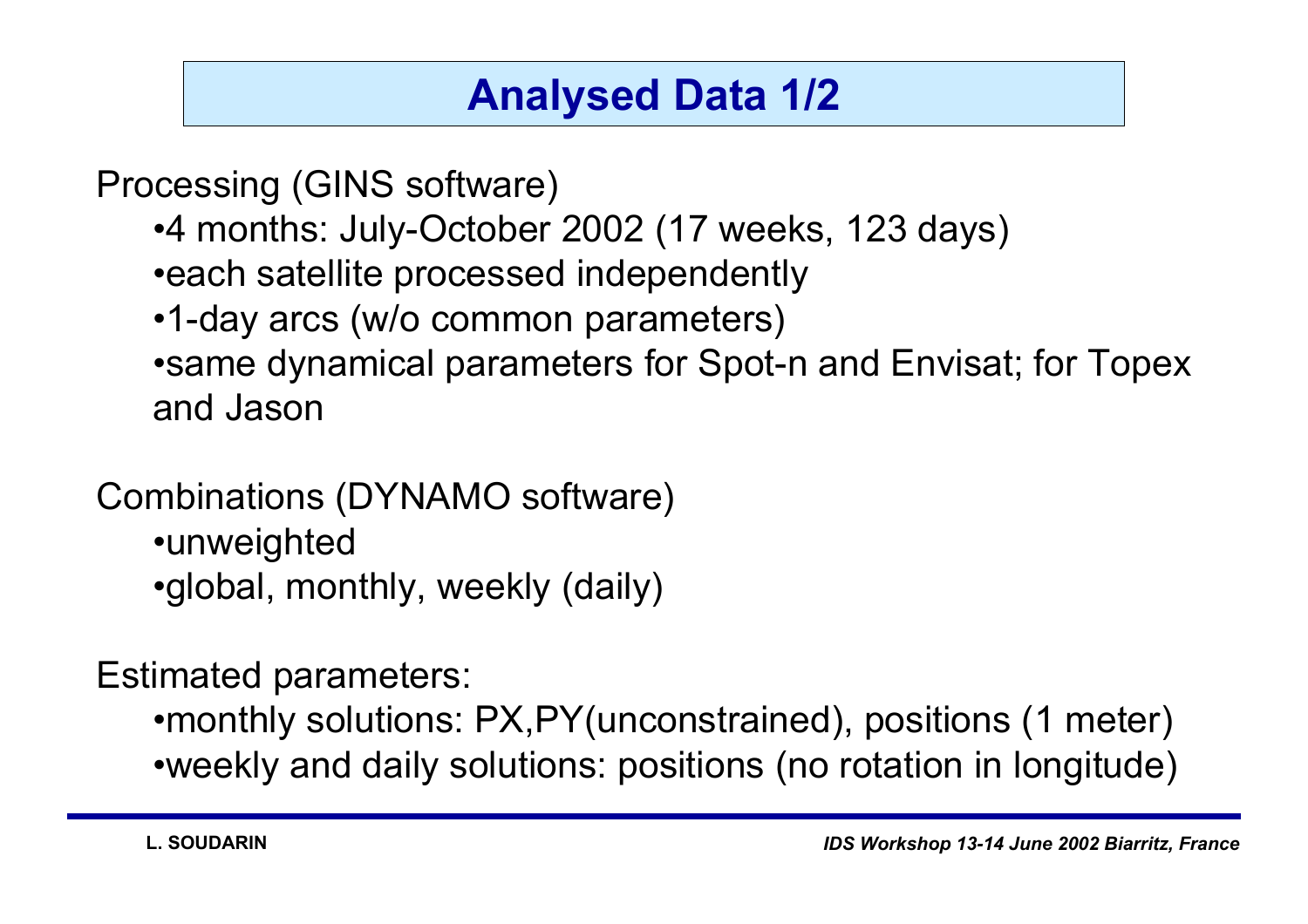### **Analysed Data 2/2**

Notes:

SAA stations removed in Jason data processing KRUB AREB ASDB CACB EASB HBKB HELB LIBB SANB GALA PAQB MAHB PDMB TRIB

less data for Topex in August (manoeuvers)

less data for Envisat (acquisition pbs)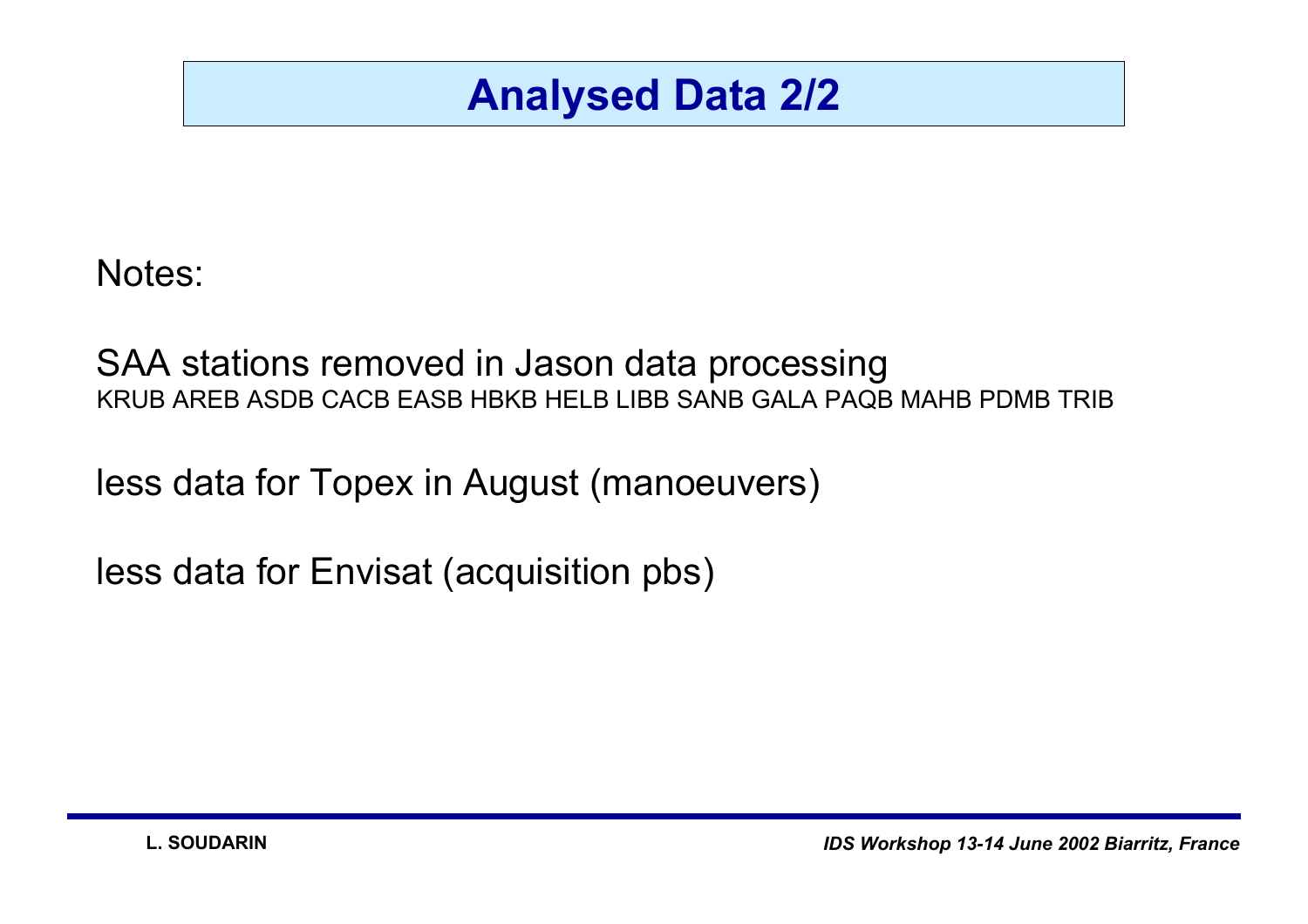#### **Issues**

Instruments:• performances of the 2nd generation receivers vs 1st-generation

Combinaison:

 $\bullet$ 6 satellites better than 3?

- •Constellations: « Old » (sp2, sp4, tpx) vs « New » (sp5, jas, env)
- •Orbite: « Spots + Envisat » vs « Topex + Jason »
- $\bullet$ Future: without sp2, without tpx

Observation time span:

 $\bullet$ can we obtain high-precision results over shorter periods?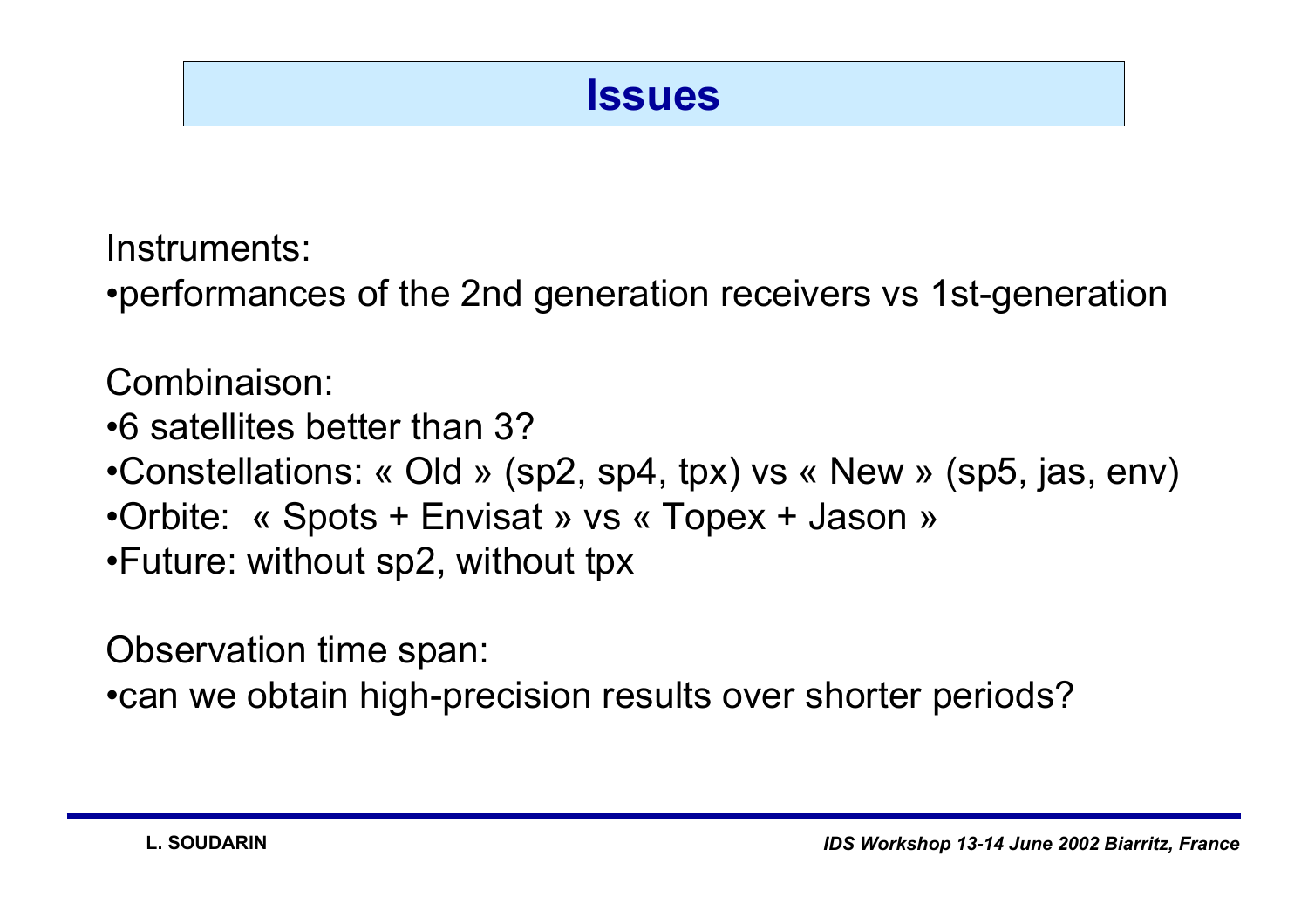The various solutions of EOP daily values are compared to the IERS 97C04 series.

Results are presented as RMS (in mas; mean removed) of the series differences for the X and Y components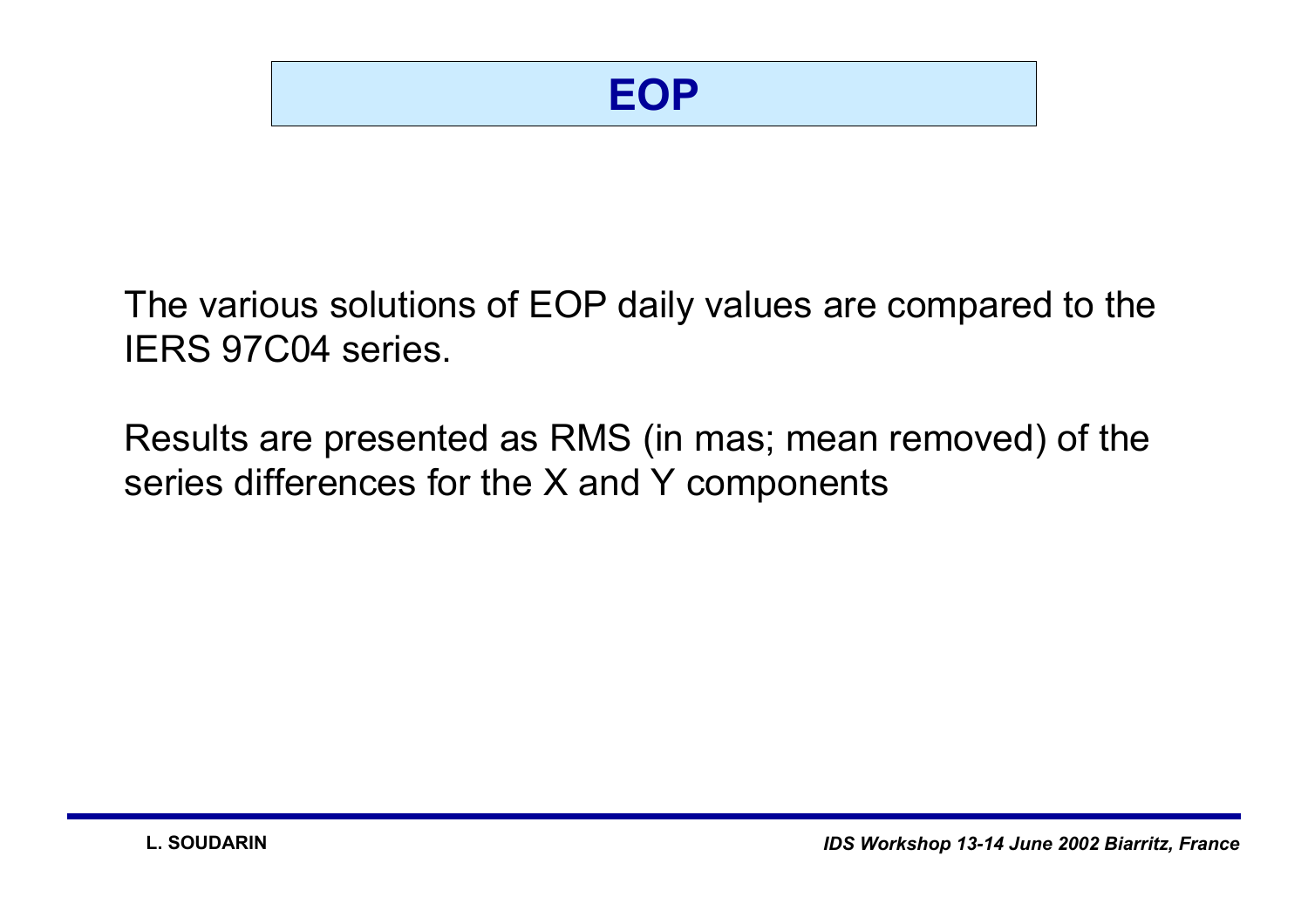# **EOP results: from 1 to 6 satellites**



*IDS Workshop 13-14 June 2002 Biarritz, France*

PX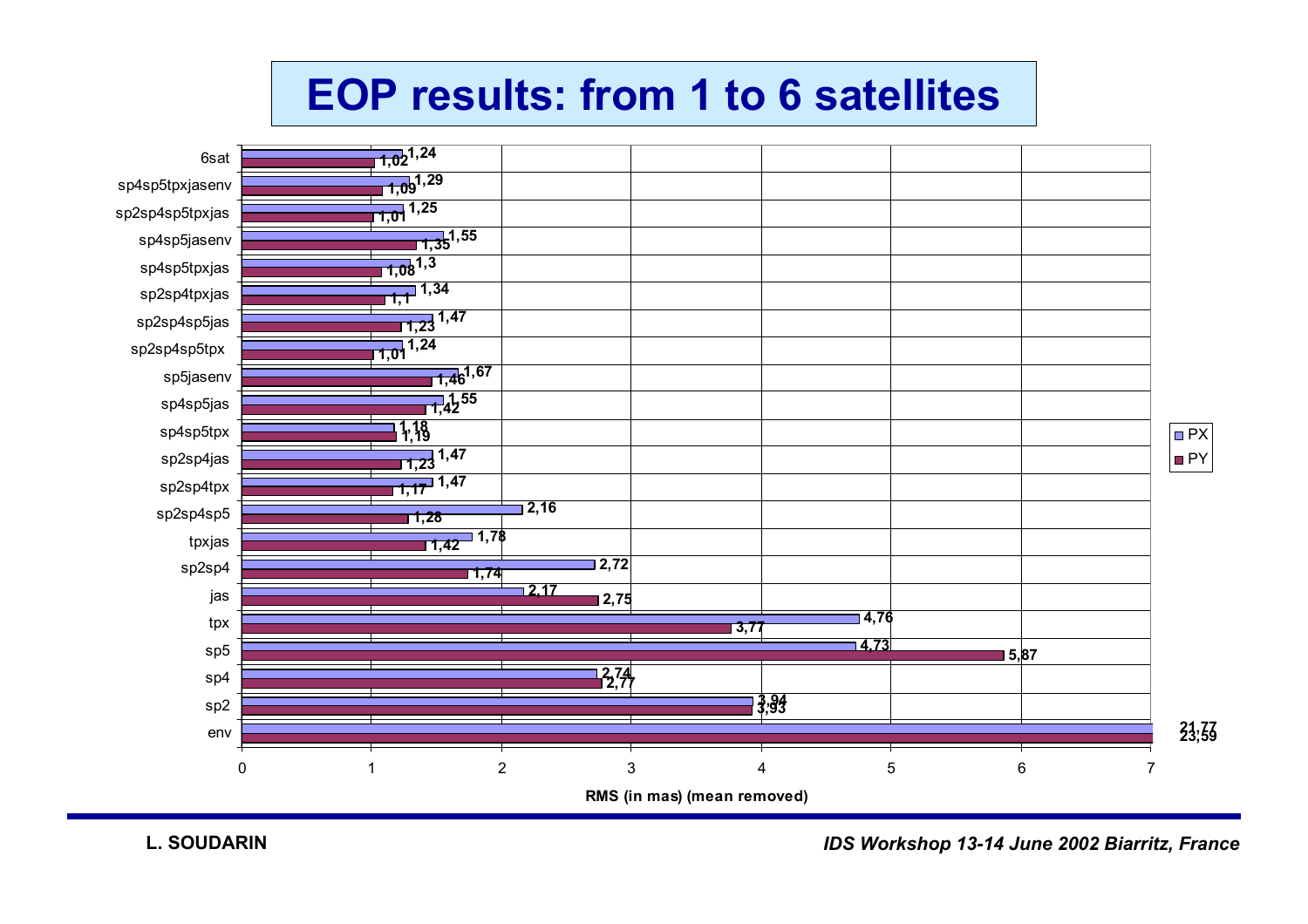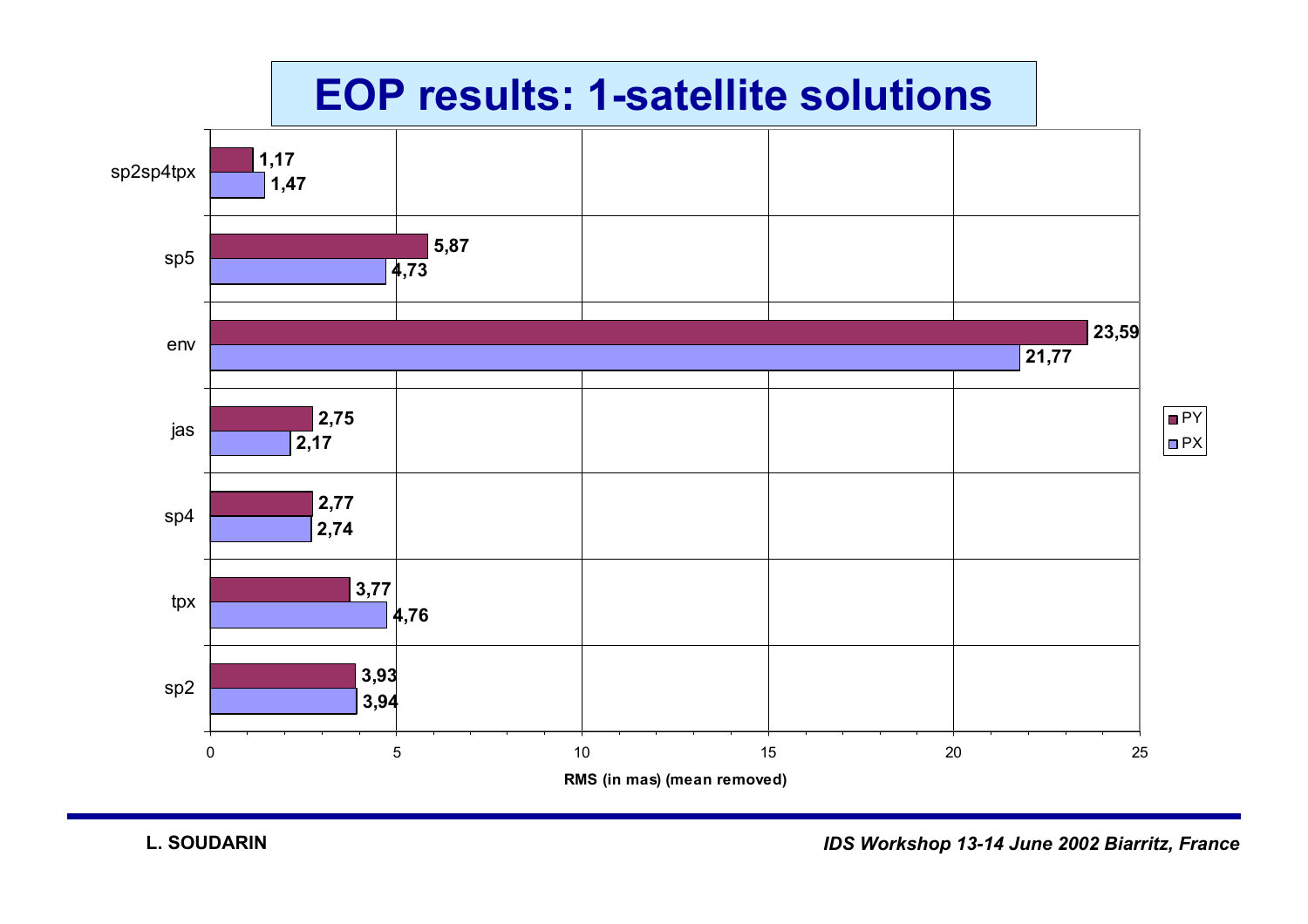### **EOP results: «old», «new», global constellations**

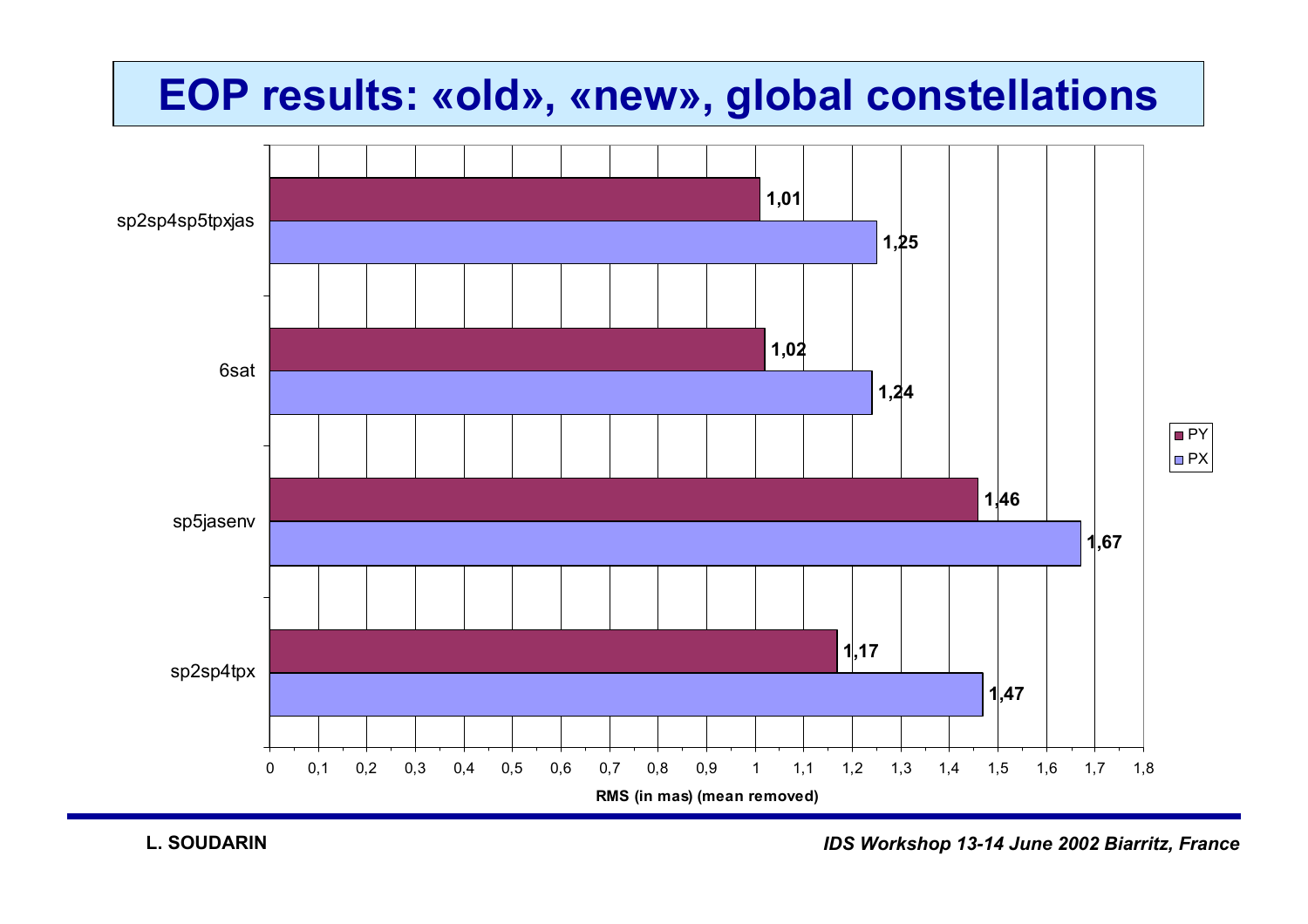## **EOP results: Spot/Envisat orbit vs Topex/Jason orbit**



**L. SOUDARIN**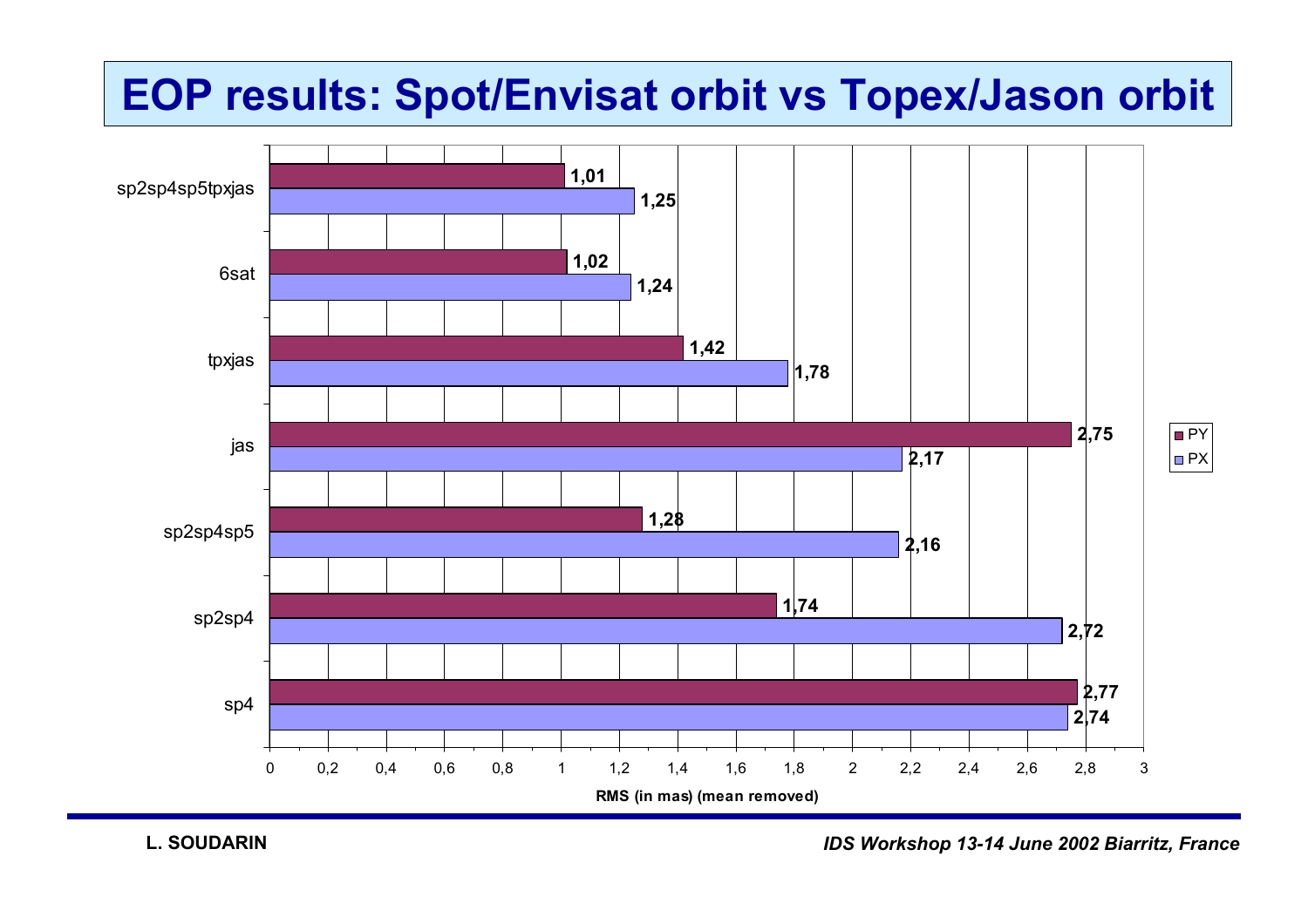# **EOP results: various combinations**

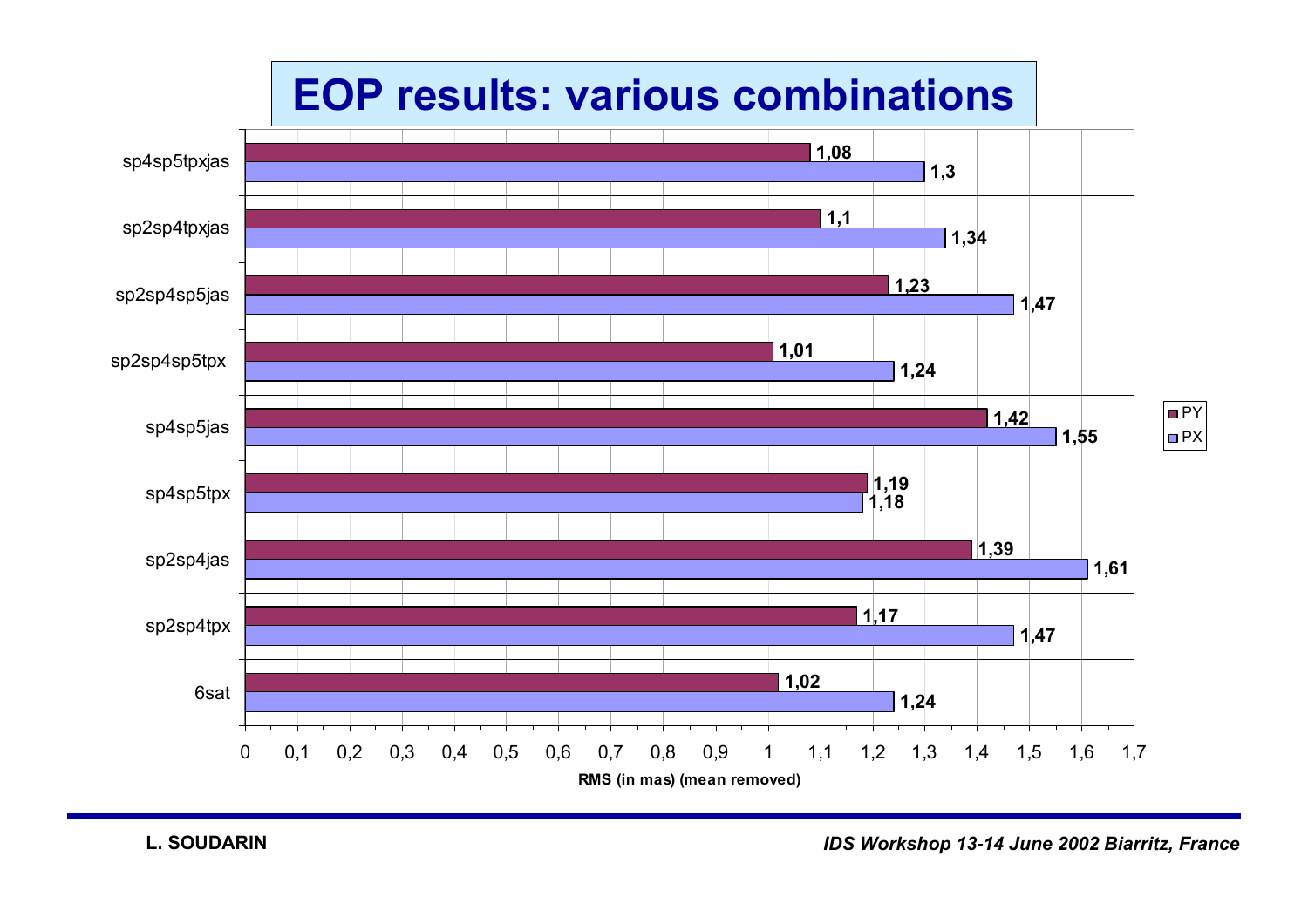### **EOP results**

**Pole results as a function of the number of satellites**

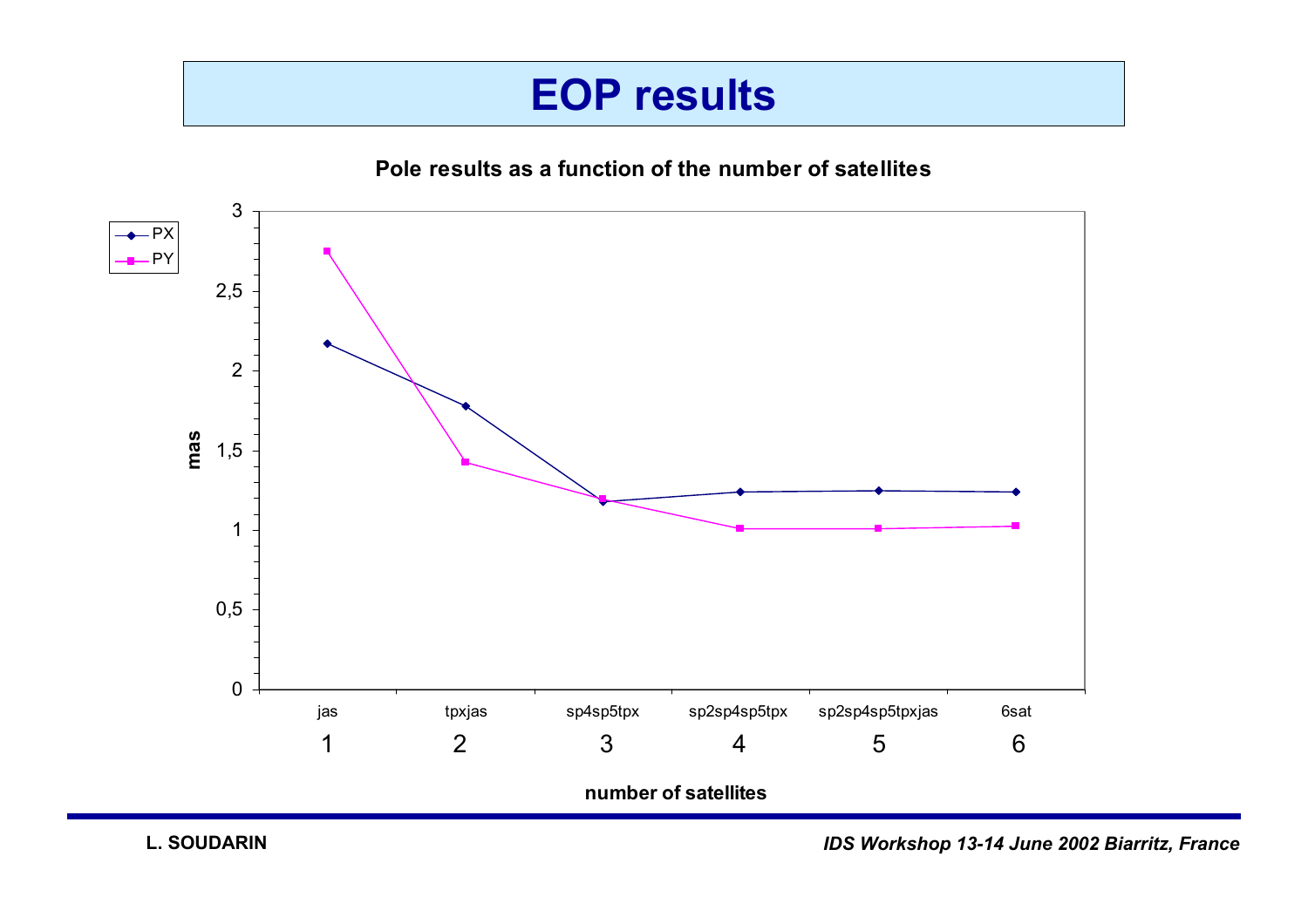## **Station position**

# The various monthly, daily or weekly solutions of the network coordinates are compared to a same type 4-month solution

(ex: the 4 monthly combined Spot2/Spot4/Topex solutions are compared after a 7 parameter transformation to the 4-month combined Spot2/Spot4/Topex solution).

Results are presented as 3-D residuals rms and rms for the north, east and up components.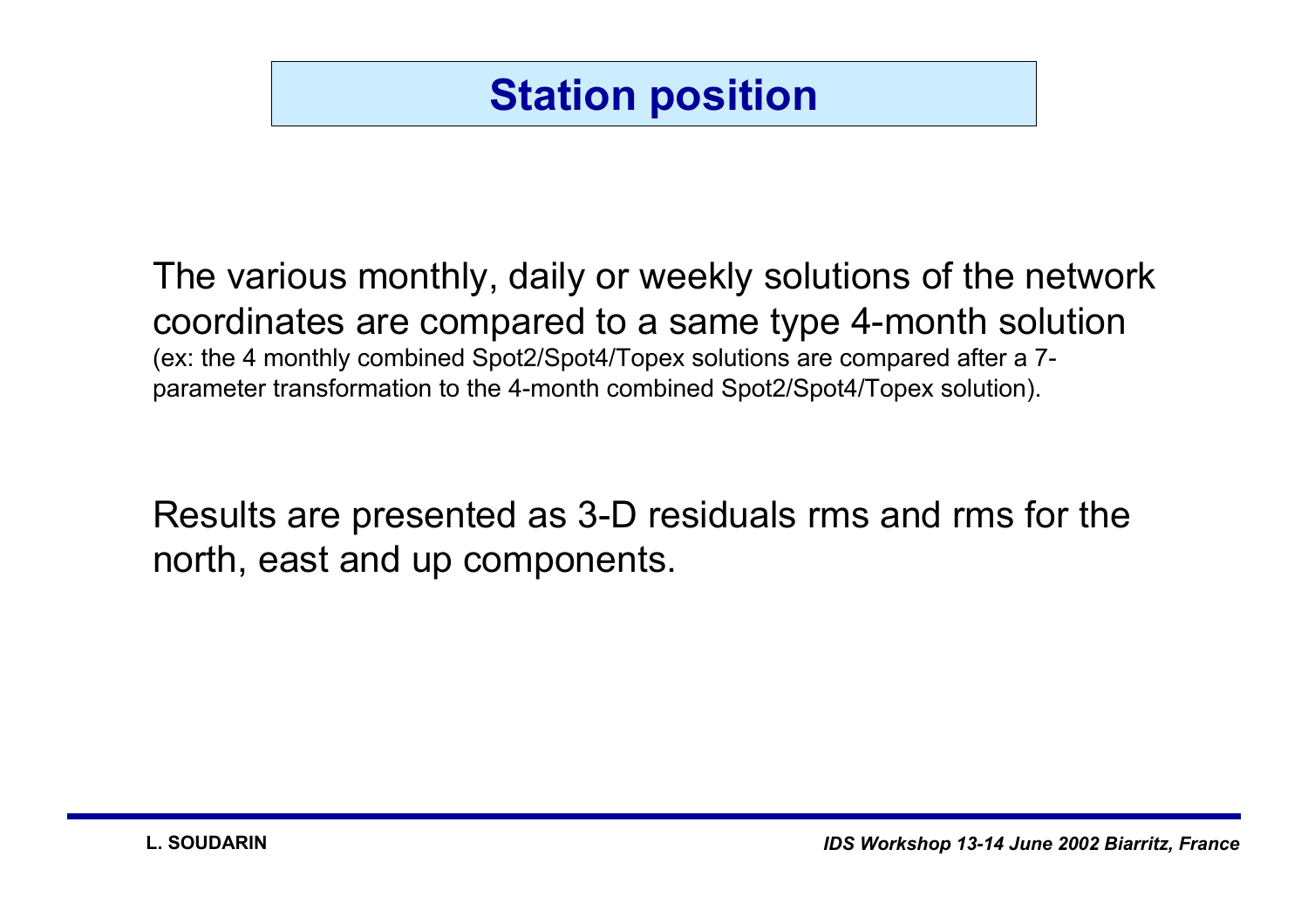## **1-satellite monthly precision: 3D rms**

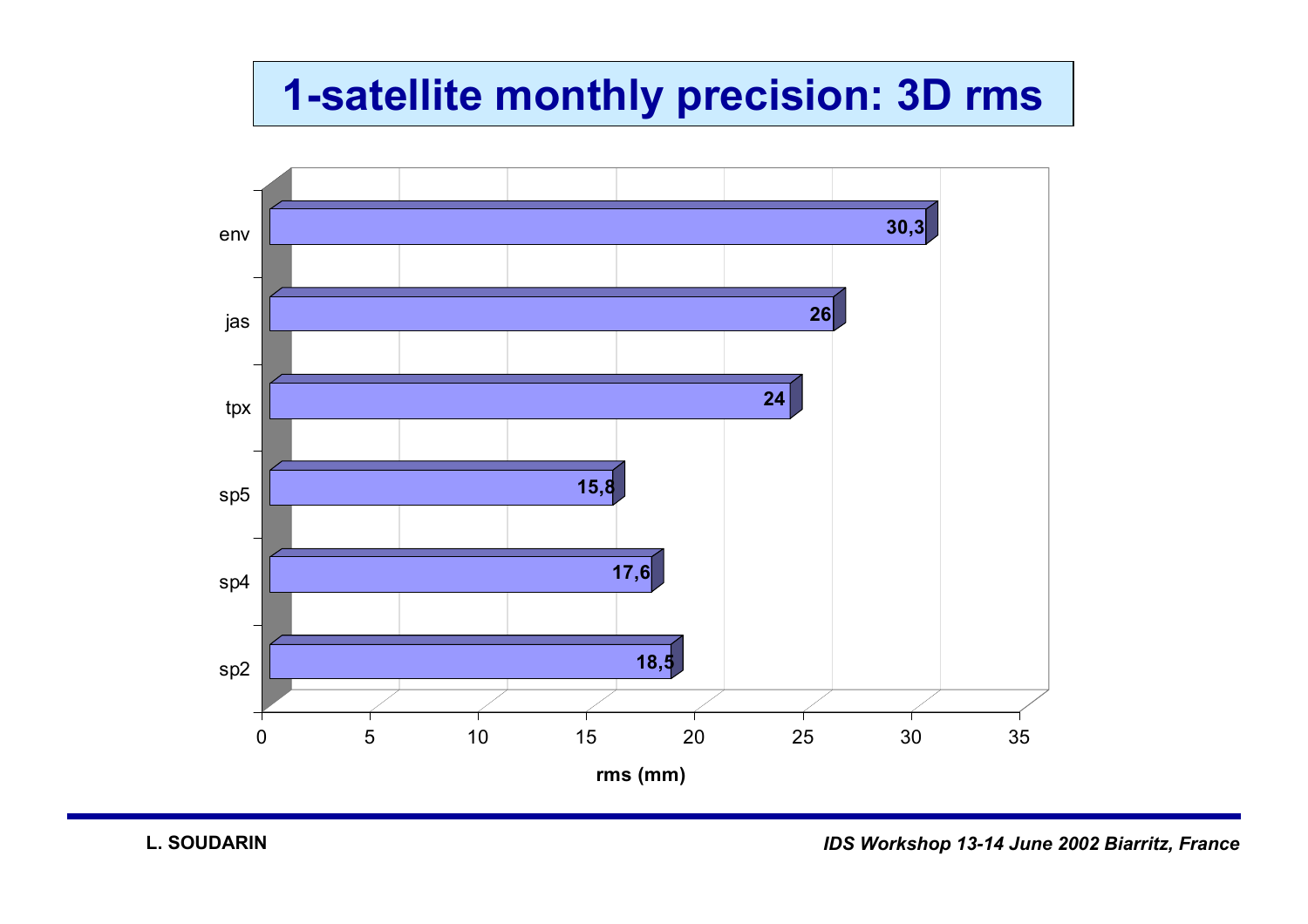## **1-satellite monthly precision**

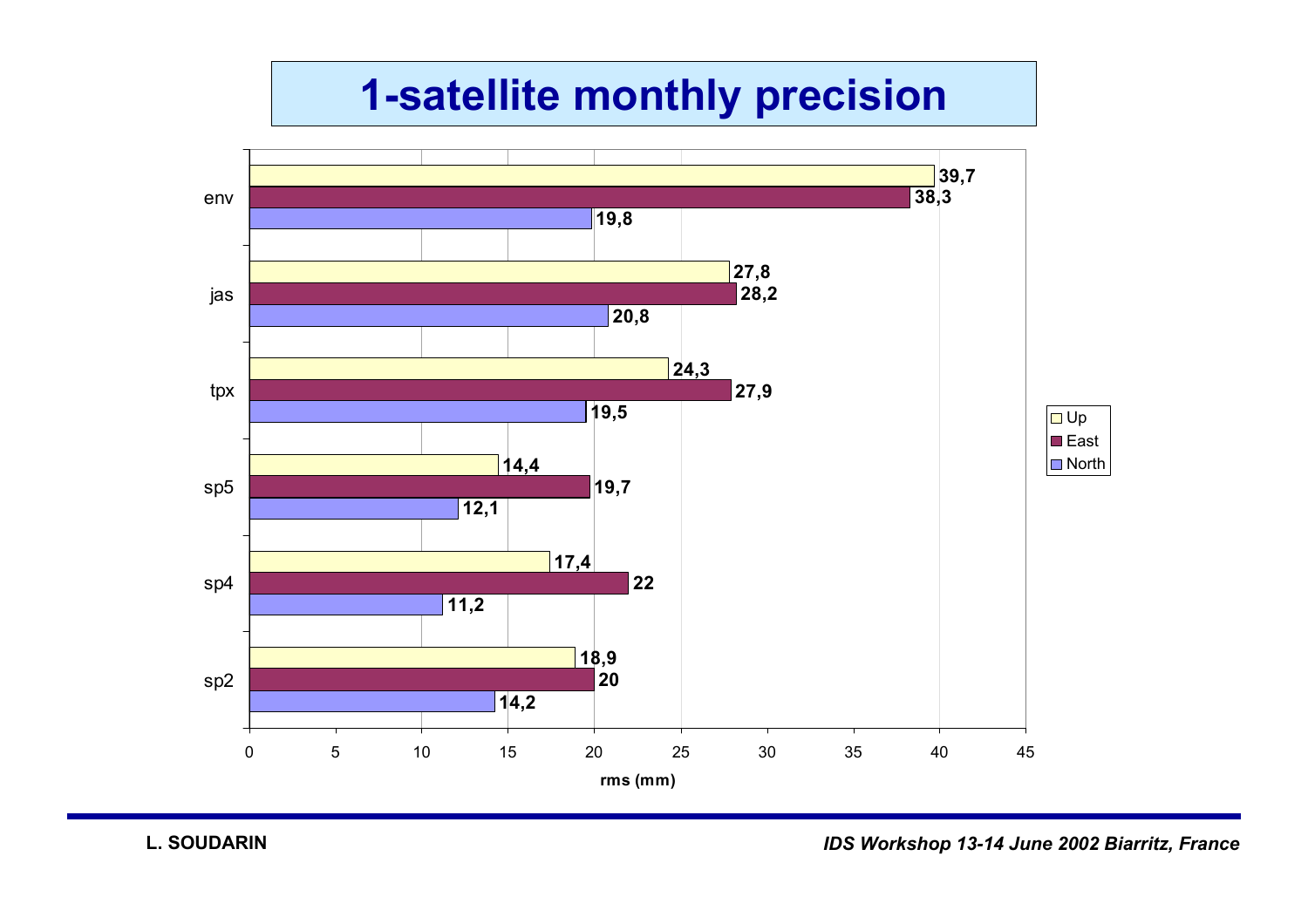## **Monthly precision: 3-D rms**

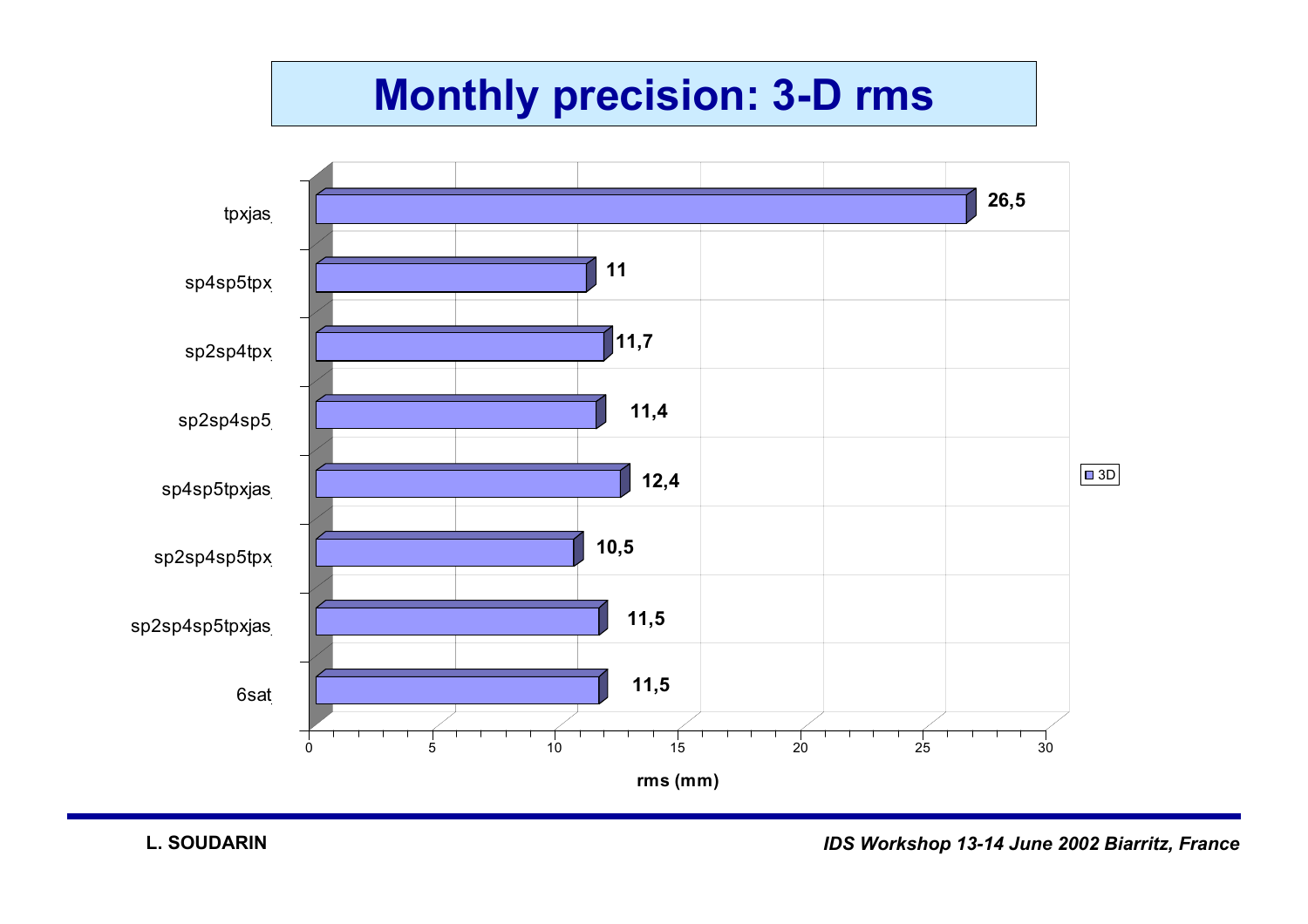# **Monthly precision**



**L. SOUDARIN**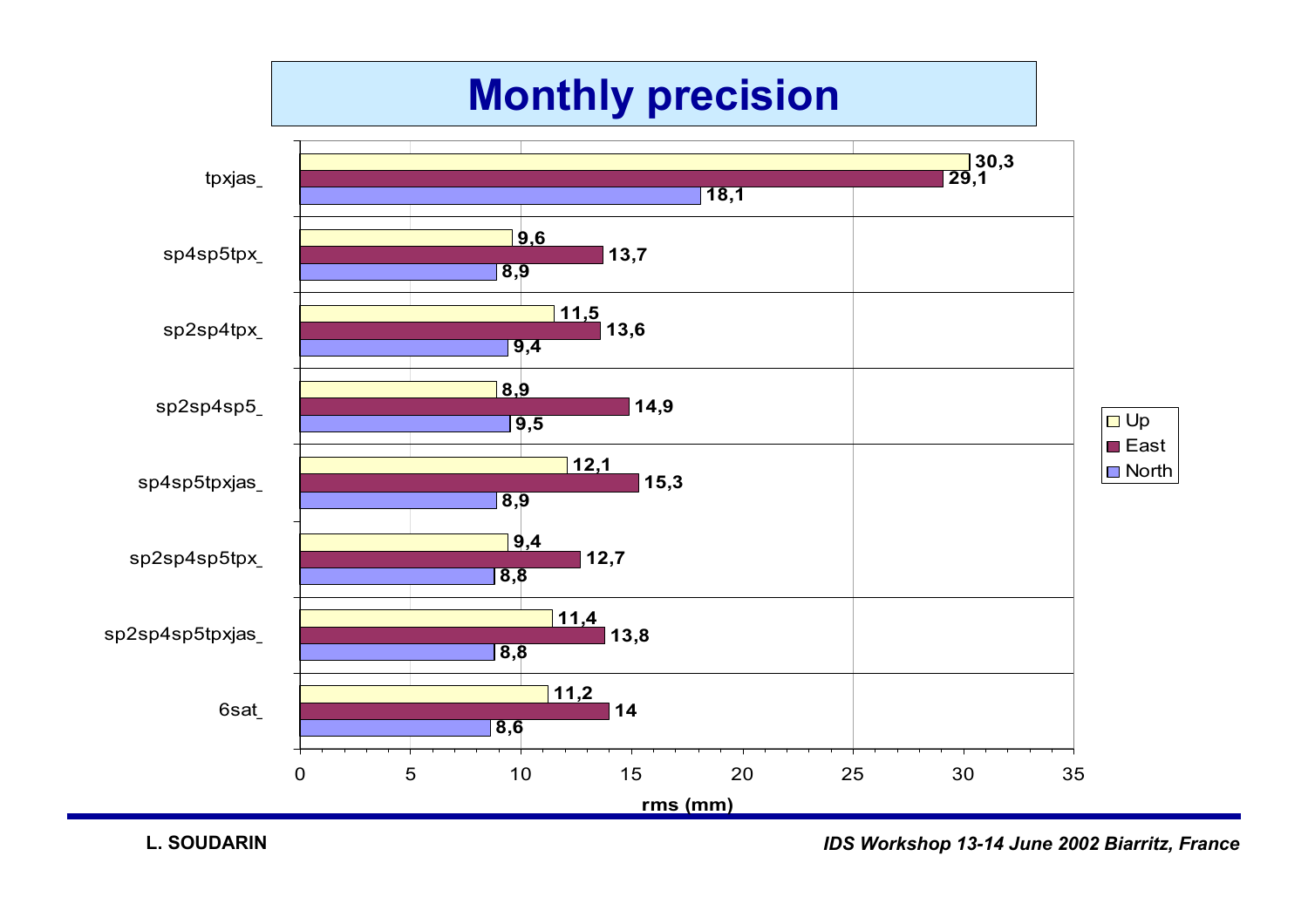### **Weekly precision: 3-D rms**

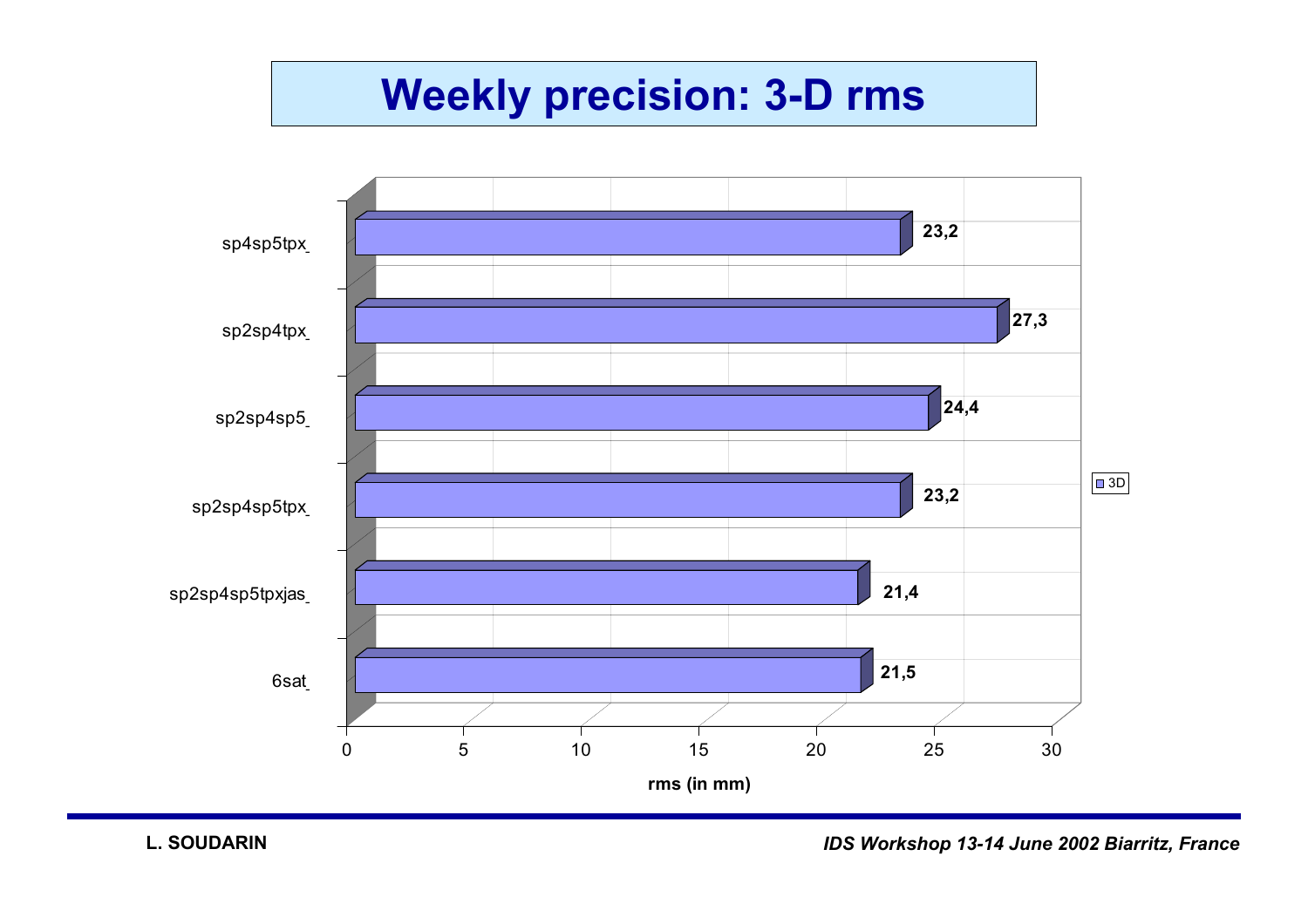

**L. SOUDARIN**